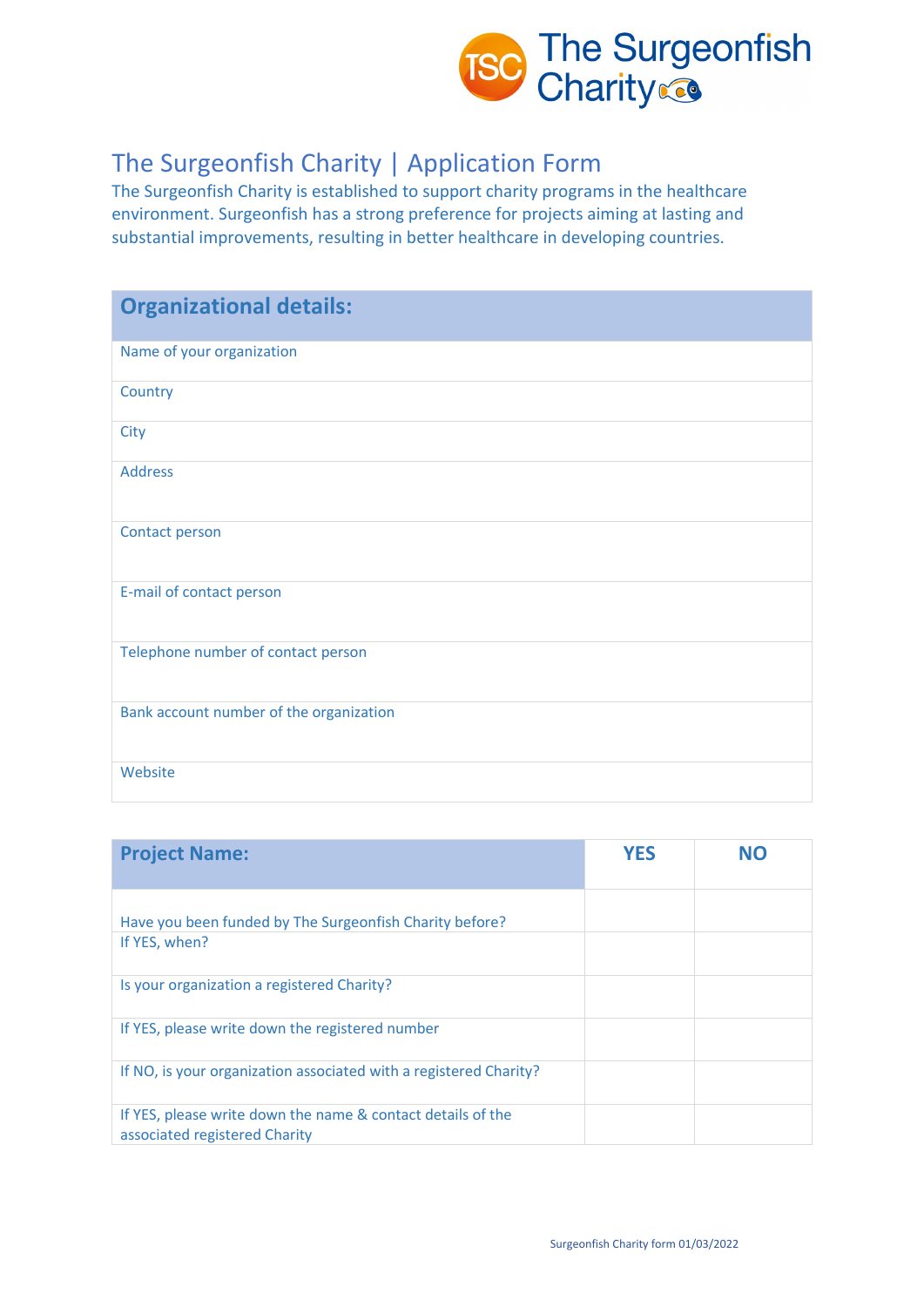

## **Project details:**

Summary of the project (incl. target group / main activities)

How does your project aims at lasting and substantial improvements, resulting in better healthcare?

What is the medical nature of your project?

What is the geographical area of your project?

How many of your people are active during your project?

How did you hear about Surgeonfish?

Do you have a person of contact is the TSC Group organization?

| <b>Funding:</b>                                                                          |  |
|------------------------------------------------------------------------------------------|--|
| What is the amount requested?                                                            |  |
| How large is the requested amount in % of the total project costs?                       |  |
| How much funding, if any,<br>have you already raised for this project?                   |  |
| If you already have raised funding,<br>from what source does your funding come from?     |  |
| What is the period of time (months/year)<br>in which the requested amount will be spend? |  |